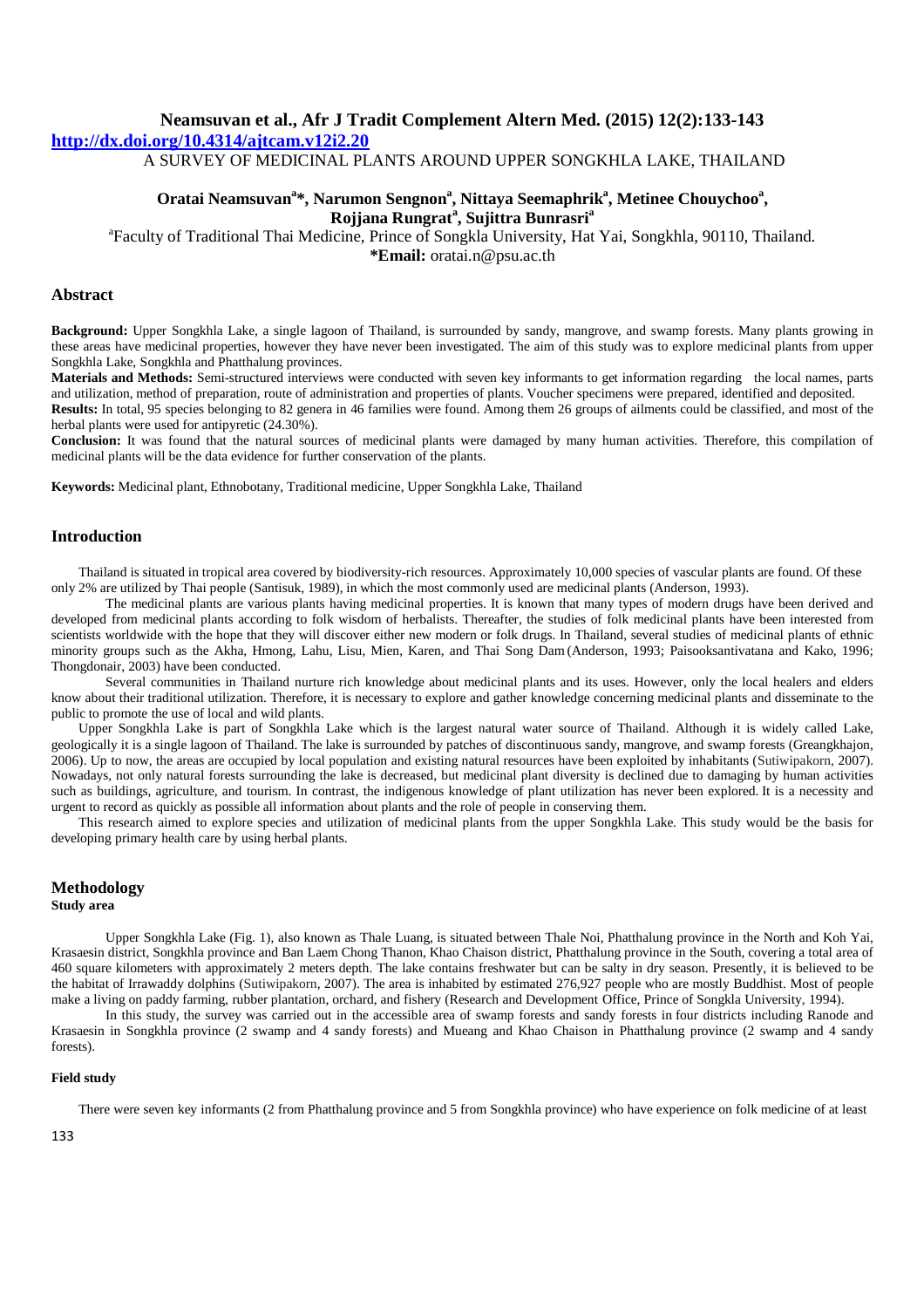## **http://dx.doi.org/10.4314/ajtcam.v12i2.20**

20 years and is accepted by local public health office were selected. At the beginning, all healers were informed with the purposes, method and expected outcome of this study. Verbal informed consent also was carried from participants.



**Figure 1:** Study area

(A) Map of Thailand representing Phatthalung (a) and a part of Songkhla province (b) (B) Upper Songkhla Lake with studied districts from Phatthalung and Songkhla province

The field studies were conducted during June 2012 to January 2013. The semi-structured interviews were used for information on local names, parts and utilization, method of preparation, route of administration, and properties of plants. The folk healers were interviewed at their houses and also during field survey. For reliable information, consistency of any use by at least 2 informants was recorded.

#### **Herbarium specimens**

All medicinal plants used by the local healers were photographed and collected for preparing voucher specimens according to the methodology suggested by Chayamarit (1997). The voucher specimens were deposited at the herbarium of Faculty of Traditional Thai Medicine, Prince of Songkla University.

### **Plant identification**

The collected specimens were identified based on taxonomic literatures such as Flora of Thailand, Flora Malesiana, and Flora of China.

### **Data analysis**

The data were analyzed by descriptive statistics and interpretation.

### **Results**

## **Diversity of medicinal plants**

Totally, 95 species belonging to 82 genera in 46 families were collected as medicinal plants (Table 1). Most of the medicinal plants were found in Phatthalung. From the investigation, it shows that study sites from Phatthalung are more fertile than the area in Songkhla province resulting from the less destroyed farmsteads from human activities. According to habitat, plants from sandy forests were found more species than swamp (71 and 28 species respectively). This result is consistent to the study from nearby area, Sating Phra peninsula, Thailand (Neamsuvan et al., 2012) which revealed more plant species from beach forests than wetland areas.

The most frequently used plant families were Fabaceae (14 species), Asteraceae (7 species) and Euphorbiaceae and Malvaceae (5 species each). It is consistent with the world large plant families with ranking of Asteraceae and Fabaceae in the top five groups (Clayton and Renvoize, 1986). This result depicts that people likely to use natural resource in their circumstance (Neamsuvan et al., 2012). In addition to favorite family, Euphorbiaceae is one of widely distributed family, and it is worldwide important medicinal plants (Mwine and van Damme, 2010).

There were five plant habits found in this study. Herbs were most frequently used with 39 species (39%) followed by trees with 24 species (24%), climber with 20 species (20 %), shrubs with 16 species (16%), and epiphytic plants with one species (1%). Most use of herbs and trees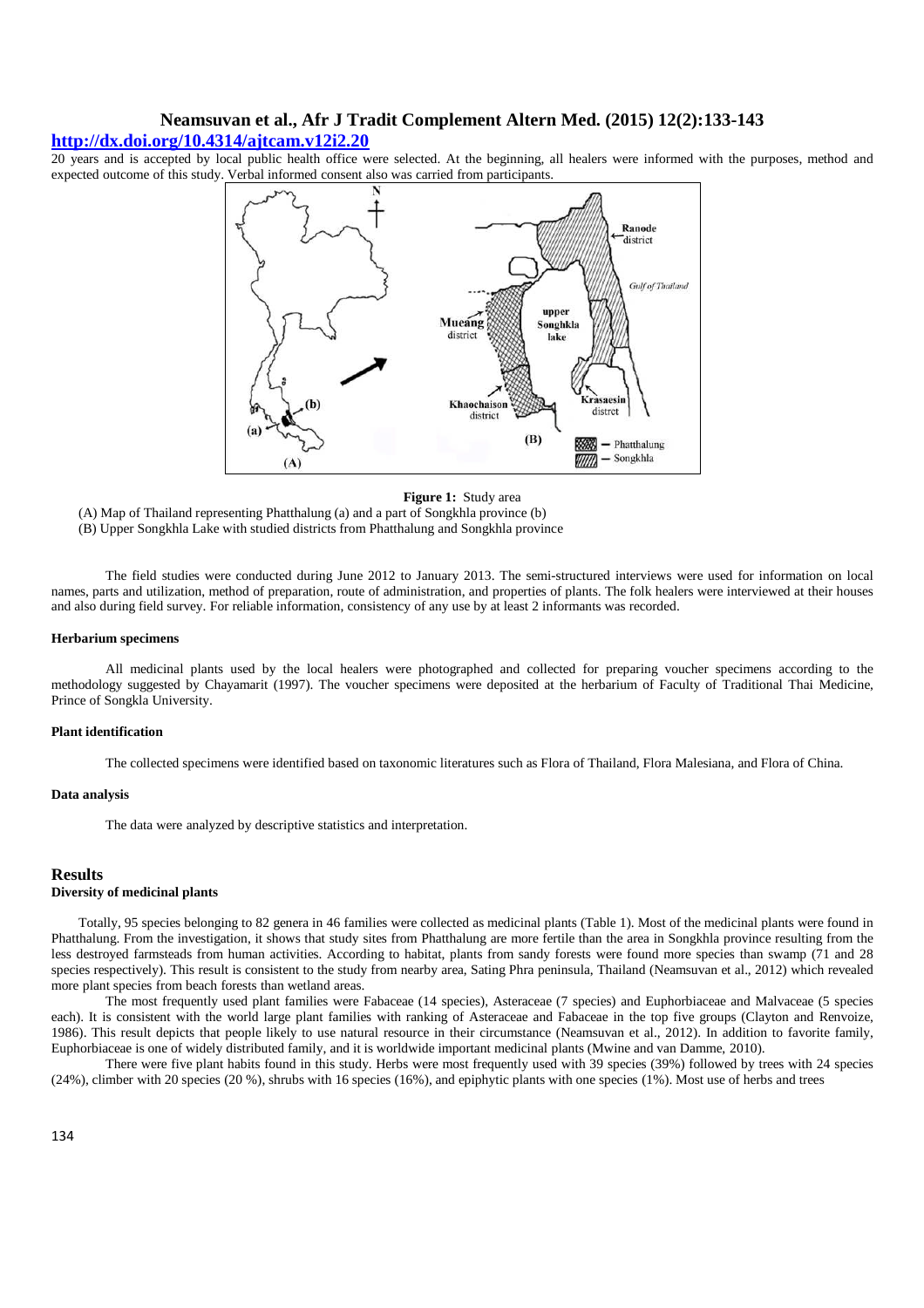| Scientific name (local name)                                 | Area <sup>1</sup> | $H^2$     | $H^3$        | Plant part/ Preparation method/ Route of administration/ Disease                   | CN <sup>4</sup> |
|--------------------------------------------------------------|-------------------|-----------|--------------|------------------------------------------------------------------------------------|-----------------|
| Acanthaceae                                                  |                   |           |              |                                                                                    |                 |
| Ruellia tuberosa L. (Toyting)                                | P                 | Sa        | H            | seed/soak/topical (poultice)/ inflammation of abscess                              | <b>NS090</b>    |
| Amaranthaceae                                                |                   |           |              |                                                                                    |                 |
| Alternanthera bettzickiana (Regel) Nichols. (Phak pet daeng) | P                 | Sa        | H            | whole plant/decoction/oral (drink)/fever, lactogogue                               | <b>NS089</b>    |
| Alternanthera sessilis (L.) DC.                              | P, So             | Sa        | H            | 1) whole plant/pound/topical (poultice)/ scald burns                               | <b>NS045</b>    |
| (Phak pet khao)                                              |                   |           |              | 2) whole plant/decoction/oral (drink)/fever, thirsty relief                        |                 |
| Gomphrena celosioides Mart. (Kunyee)                         | So                | Sa        | H            | root/ decoction/ oral (drink)/ blood tonic for postpartum woman                    | <b>NS091</b>    |
| Annonaceae                                                   |                   |           |              |                                                                                    |                 |
| Rauwenhoffia siamensis (Scheff) Ban.                         | P, So             | Sa        | ${\bf S}$    | 1) stem/decoction (alcohol)/ oral (drink)/ paralysis                               | <b>NS056</b>    |
| (Mom maew)                                                   |                   |           |              | 2) leaf/decoction/topical (apply in mouth)/child refusing milk                     |                 |
| Apocynaceae                                                  |                   |           |              |                                                                                    |                 |
| Cerbera odollam Gaertn. (Teen ped nam)                       | P                 | Sa        | T            | leaf/decoction/topical (bath)/blood tonic for postpartum woman                     | <b>NS070</b>    |
| Asteraceae                                                   |                   |           |              |                                                                                    |                 |
| Ageratum conyzoides L. (Sapraeng sapka)                      | P                 | Sa        | H            | leaf/pound/topical (poultice)/wound                                                | <b>NS075</b>    |
| Chromolaena odorata (L.) King & Robinson (Sapsuea)           | P, So             | Sa        | H            | root/decoction/oral (drink)/malaria, fever                                         | <b>NS012</b>    |
| Eclipta prostrata L. (Kameng)                                | P                 | Sa        | H            | whole plant/decoction/oral (drink)/body tonic                                      | <b>NS055</b>    |
| Elephantopus scaber L. (Do mairoo lom)                       | So                | Sa        | H            | whole plant/decoction/oral (drink)/joint and muscle pain                           | <b>NS092</b>    |
| Pluchea indica (L.) Less. (Khlu)                             | So                | Sa        | ${\bf S}$    | whole plant/decoction/oral (drink)/fever, hemorrhoid, dysuria                      | <b>NS071</b>    |
| Synedrella nodiflora (L.) Gaertn. (Phak krad)                | P                 | Sa        | $\, {\rm H}$ | whole plant/pound/topical (poultice)/headache, knee pain, wound                    | <b>NS049</b>    |
| Vernonia elliptica DC. (Tarn mon)                            | P                 | Sa        | ${\bf S}$    | stem, leaf, flower/decoction/topical (apply in mouth)/fever, body tonic, parasites | <b>NS072</b>    |
| <b>Blechnaceae</b>                                           |                   |           |              |                                                                                    |                 |
| Stenochlaena palustris (Burm. f) Bedd. (Lumpeng)             | P                 | <b>Sw</b> | $\mathsf{C}$ | whole plant/ decoction/ oral (drink)/ fever                                        | <b>NS118</b>    |
| <b>Boraginaceae</b>                                          |                   |           |              |                                                                                    |                 |
| Heliotropium indicum L. (Ya nguang chang)                    | $\mathbf{P}$      | Sa        | H            | whole plant/decoction/oral (drink)/diabetes mellitus                               | <b>NS006</b>    |
| <b>Cleomaceae</b>                                            |                   |           |              |                                                                                    |                 |
| Cleome rutidosperma DC. (Phak sean pa)                       | P                 | Sa        | H            | whole plant/decoction/oral (drink)/dizziness                                       | <b>NS048</b>    |
| Cleome viscosa L. (Phak sean phi)                            | P, So             | Sa        | H            | leaf, root/pound/inhalation/dizziness                                              | <b>NS033</b>    |
| Capparaceae                                                  |                   |           |              |                                                                                    |                 |
| Crateva magna (Lour.) DC. (Kum nam)                          | P                 | Sw        | T            | 1) leaf/decoction/oral (drink)/fever                                               | <b>NS073</b>    |
|                                                              |                   |           |              | 2) bark/decoction/oral (drink)/hemorrhoid                                          |                 |
|                                                              |                   |           |              | 3) heart wood/ decoction/ oral (drink)/ kidney stone, drain pus                    |                 |
|                                                              |                   |           |              | 4) root/ decoction/ oral (drink)/ thirsty relief                                   |                 |
| Casuarinaceae                                                |                   |           |              |                                                                                    |                 |
| Casuarina equisetifolia J.R. & G.Forst (Son thale)           | P.So              | Sa        | T            | heart wood/ decoction/ oral (drink)/ carminative                                   | <b>NS093</b>    |
| Combretaceae                                                 |                   |           |              |                                                                                    |                 |
| Combretum trifoliatum Vent. (Trood)                          | P, So             | Sa        | $\mathbf T$  | leaf/pound/topical (poultice)/athlete's foot                                       | <b>NS057</b>    |
| Quisqualis indica L. (Lep mue nang)                          | P                 | Sa        | $\mathsf C$  | 1) leaf/decoction/oral (drink)/fever                                               | <b>NS094</b>    |
|                                                              |                   |           |              | 2) seed/decoction/oral (drink)/parasites                                           |                 |
| Convolvulaceae                                               |                   |           |              |                                                                                    |                 |
| Ipomoea aquatica Forsk. (Phak bung daeng)                    | P, So             | Sw        | $\mathsf{C}$ | whole plant/decoction/oral (drink)/kidney stone                                    | <b>NS076</b>    |
| Ipomoea sagittifolia Burm.f. (Lob lob)                       | So                | Sa        | $\mathsf{C}$ | whole plant/decoction/oral (drink)/gastritis, abscesses                            | <b>NS096</b>    |
| Cucurbitaceae                                                |                   |           |              |                                                                                    |                 |
| Coccinia grandis (L.) Voigt. (Tam lueng)                     | P, So             | Sa        | $\mathbf C$  | 1) whole plant/pound/topical (poultice)/wound (insect bites)                       | <b>NS097</b>    |
|                                                              |                   |           |              | 2) whole plant/raw/oral (eat)/fever                                                |                 |

**Table 1:** Medicinal plant list found in upper Songkhla Lake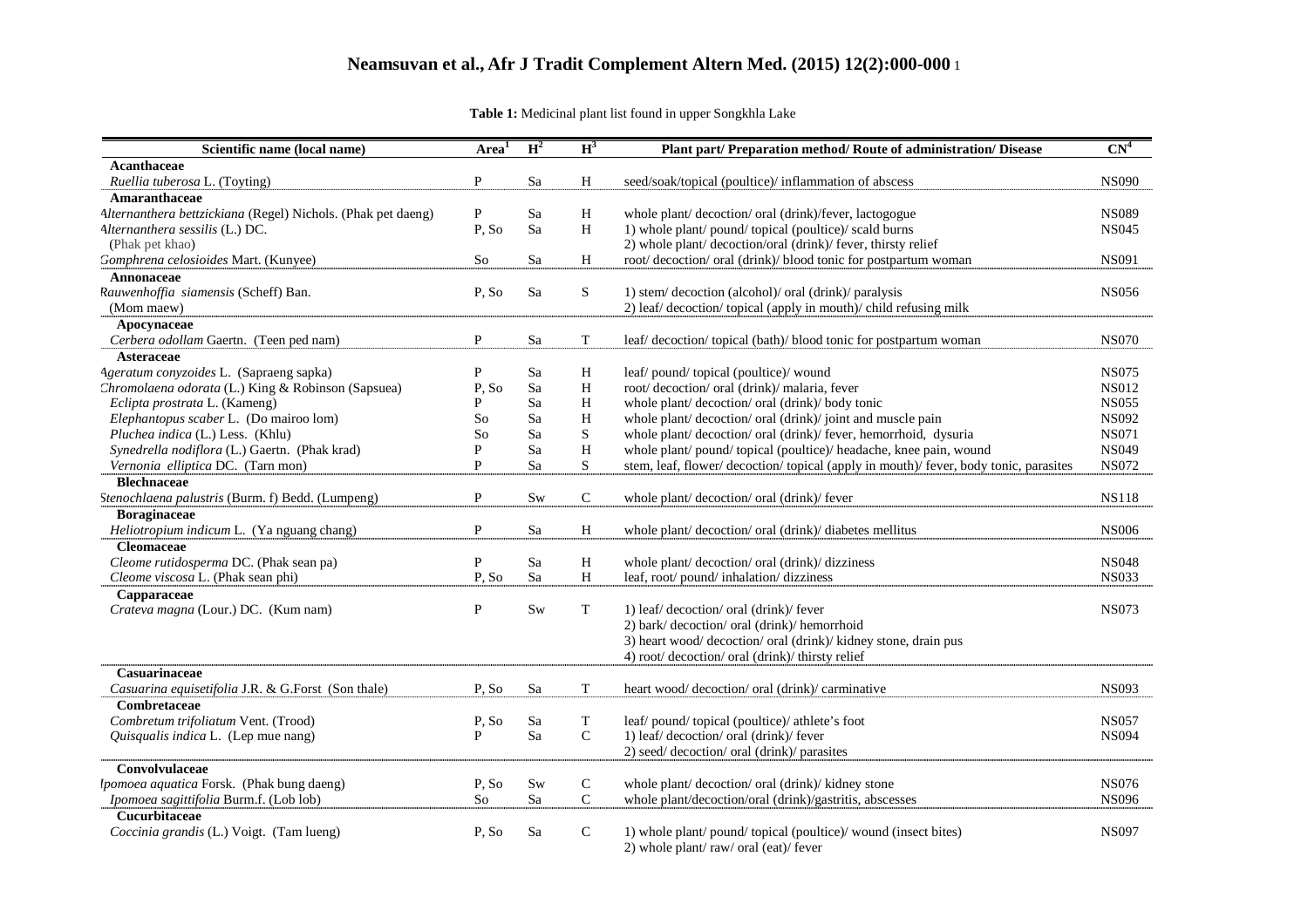| http://dx.doi.org/10.4314/ajtcam.v12i2.20           |              |           |              |                                                                                  |              |
|-----------------------------------------------------|--------------|-----------|--------------|----------------------------------------------------------------------------------|--------------|
| Momordica charantin L. (Mara khinok)                | P.So         | Sw,Sa     | $\mathsf{C}$ | whole plant/decoction/oral (drink)/fever, diabetes mellitus, hypertension        | <b>NS098</b> |
| Trichosanthes cordata Roxb. (Khi ka din)            | P, So        | Sa        | ${\bf C}$    | fruit/decoction/oral (drink)/fever, constipation                                 | <b>NS017</b> |
| Luffa cylindrica (L.) M. Roem. (Buab khom)          | P            | Sa        | $\mathbf C$  | fruit/decoction/oral (drink)/fever                                               | <b>NS059</b> |
| Cyperaceae                                          |              |           |              |                                                                                  |              |
| Cyperus involucratus Rottb. (Kok lungka)            | P            | Sa        | H            | rhizome/ decoction/ oral (drink)/ fever                                          | <b>NS077</b> |
| <b>Dilleniaceae</b>                                 |              |           |              |                                                                                  |              |
| Tetracera loureiri (Finet et Gagnep.)               | P            | Sa        | ${\bf C}$    | 1) climbing stem/powder/ oral (eat)/joint and muscle pain                        | <b>NS002</b> |
| Pierre ex Craib (Thao linsuea)                      |              |           |              | 2) flower/powder/ oral (eat)/ carminative                                        |              |
| Euphorbiaceae                                       |              |           |              |                                                                                  |              |
| Croton caudatus Geiseler. (Kho khlan)               | $\mathbf{P}$ | Sa        | ${\bf S}$    | root, stem/ decoction/ oral (drink)/ joint and muscle pain                       | <b>NS058</b> |
| Euphorbia hirta L. (Namnom ratchasi)                | $\mathbf{P}$ | Sa        | H            | leaf/crush/topical (dropping into eyes)/eye disease                              | <b>NS030</b> |
| Euphorbia heterophylla L (Ya yang)                  | P.So         | Sa        | H            | leaf/decoction/oral (drink)/constipation                                         | <b>NS050</b> |
| Excoecaria agallocha L. (Tatum thale)               | P, So        | <b>Sw</b> | $\mathbf T$  | latex/decoction/oral (drink)/constipation                                        | <b>NS099</b> |
| Sapium indicum willd (Samor thale)                  | P, So        | Sw        | $\mathbf T$  | 1) leaf/decoction/oral (drink)/hemorrhoid                                        | <b>NS081</b> |
|                                                     |              |           |              | 2) fruit/decoction/ oral (drink)/ thirsty relief                                 |              |
| Fabaceae                                            |              |           |              |                                                                                  |              |
| Albizia procera (Roxb.) Benth.                      | $\mathbf{P}$ | Sa        | T            | 1) bark/decoction/oral (drink)/asthma, cough, diarrhea                           | <b>NS051</b> |
| (Thing thon)                                        |              |           |              | 2) fruit/decoction/oral (drink)/carminative                                      |              |
| Crotalaria albida Heyne ex Roth. (Hing hai)         | P            | Sa        | H            | 1) whole plant/ decoction/ oral (drink)/ fever                                   | <b>NS082</b> |
|                                                     |              |           |              | 2) fruit/decoction/oral (drink)/headache in postpartum                           |              |
| Dalbergia candenatensis (Dennst.) Prain. (Khri)     | P            | Sa        | $\mathbf C$  | heart wood/decoction/oral (drink)/carminative, fever, lymphatic waste            | <b>NS043</b> |
| Derris scandens Benth. (Thaowan priang)             | P, So        | <b>Sw</b> | $\mathsf{C}$ | 1) climbing stem/ decoction/ oral (drink)/ joint and muscle pain                 | <b>NS021</b> |
|                                                     |              |           |              | 2) climbing stem/powder/ oral (eat)/joint and muscle pain                        |              |
|                                                     |              |           |              | 3) whole plant/decoction/oral (drink)/fever                                      |              |
|                                                     |              |           |              | 4) whole plant/powder/ oral (eat)/ fever                                         |              |
| Derris trifoliate Lour. (Thop thep)                 | P            | Sw        | $\mathsf{C}$ | whole plant/decoction/oral (drink)/constipation, fever, expectorant              | <b>NS046</b> |
| Indigofera tinctoria L. (Khram)                     | So           | Sa        | H            | whole plant/ decoction/ topical (bath)/ itching                                  | <b>NS107</b> |
| Lablab purpureus (L.) Sweet. (Thua pap)             | P, So        | Sa        | $\mathsf{C}$ | rhizome/decoction/oral (drink)/joint and muscle pain                             | <b>NS018</b> |
| Leucaena leucocephala (Lam.) de Wit. (Tor bao)      | So           | Sa        | S            | whole plant/decoction/oral (drink)/carminative                                   | <b>NS109</b> |
| Mimosa pudica L. (Ngub)                             | P.So         | Sa        | H            | whole plant/decoction/oral (drink)/hemorrhage                                    | <b>NS103</b> |
| Pithecellobium dulce (Roxb.) Benth. (Makham thet)   | So           | Sa        | $\mathbf T$  | root, wood/powder/oral (eat with a little vinegar)/dizziness in postpartum woman | <b>NS104</b> |
| Senna alata (L.) Roxb. (Chumhed thet)               | So           | Sa        | S            | root, leaf/decoction/oral (drink)/constipation                                   | <b>NS101</b> |
| Senna occidentalis L. (Phak khed)                   | P            | Sa        | T            | root/decoction/oral (drink)/fever, joint and muscle pain                         | <b>NS040</b> |
| Senna siamea (Lam.) Irwin & Barneby. (Khi lek)      | P, So        | Sa        | $\mathbf T$  | leaf, flower/decoction/oral (drink)/constipation                                 | <b>NS105</b> |
| Senna tora (L.) Roxb. (Chumhed Thai)                | P, So        | Sa        | H            | whole plant/decoction/oral (drink)/fever, joint and muscle pain                  | NS106        |
| <b>Flacourtiaceae</b>                               |              |           |              |                                                                                  |              |
| Scolopia macrophylla (Wight & Arn.) Clos. (Sai kho) | P, So        | Sw        | $\mathbf T$  | young leaf/decoction/oral (drink)/Joint and muscle pain                          | <b>NS108</b> |
| Flagellariaceae                                     |              |           |              |                                                                                  |              |
| Flagellaria indica L. (Wai ling)                    | P            | Sw,Sa     | $\mathsf{C}$ | whole plant/decoction/oral (drink)/diabetes mellitus, hypertension               | <b>NS060</b> |
| Lamiaceae                                           |              |           |              |                                                                                  |              |
| Clerodendrum inerme (L.) Gaertn. (Summa nga)        | So           | Sa        | S            | 1) whole plant/ decoction/ oral (drink)/ fever                                   | <b>NS001</b> |
|                                                     |              |           |              | 2) leaf/decoction/topical (bath)/itching                                         |              |
| Ocimum basilicum L. (Horapha)                       | So           | Sa        | H            | whole plant/decoction/oral (drink)/fever                                         | <b>NS110</b> |
| Leucas zeylanica L. (Break)                         | P, So        | Sa        | H            | whole plant/pound/topical (poultice at neck)/cough                               | <b>NS083</b> |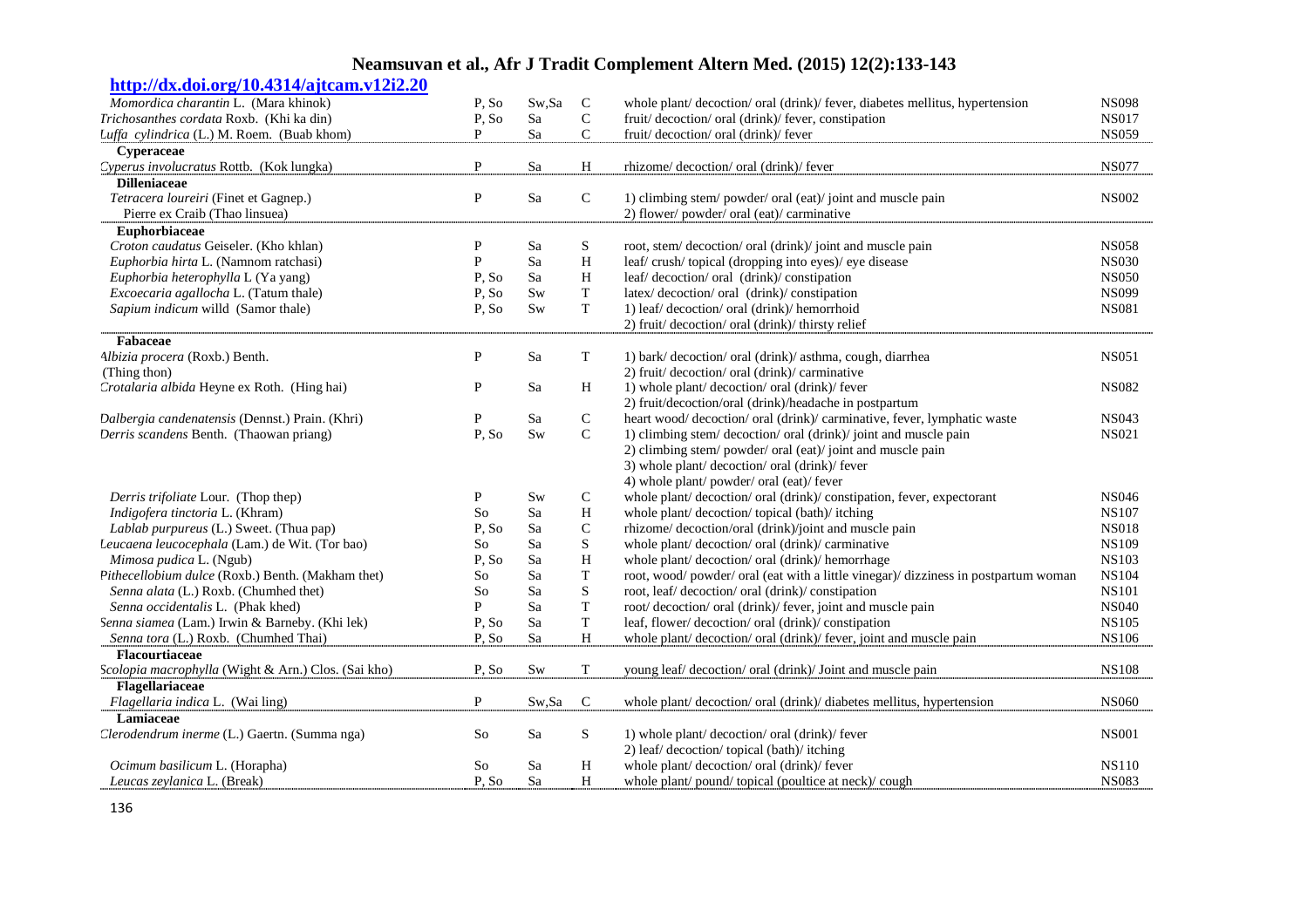| http://dx.doi.org/10.4314/ajtcam.v12i2.20              |              |           |              |                                                                                                                          |              |
|--------------------------------------------------------|--------------|-----------|--------------|--------------------------------------------------------------------------------------------------------------------------|--------------|
| Lauraceae<br>Cassytha filiformis L. (Yan tai plai pen) | P, So        | Sa        | $\mathsf{C}$ | 1) whole plant/powder/ oral (eat)/ Joint and muscle pain<br>2) whole plant/decoction/oral (drink)/ Joint and muscle pain | <b>NS111</b> |
| Lecythidaceae                                          |              |           |              |                                                                                                                          |              |
| Barringtonia racemosa Roxb. (Jik suan)                 | $\mathbf{P}$ | Sa        | T            | root/ decoction/ oral (drink)/ snake poisoning                                                                           | <b>NS029</b> |
| Loranthaceae                                           |              |           |              |                                                                                                                          |              |
| Dendrophthoe pentandra (L.) Miq. (Ka fak)              | P            | Sa        | Ep           | whole plant/ decoction/ oral (drink)/ diarrhea                                                                           | <b>NS003</b> |
| Lythraceae                                             |              |           |              |                                                                                                                          |              |
| Lagerstroemia floribunda Jack. (Tabaek)                | So           | Sw        | T            | wood, root/decoction/oral (drink)/fever                                                                                  | <b>NS112</b> |
| Lagerstroemia speciosa (L.) Pers. (Inthanin)           | P            | <b>Sw</b> | T            | leaf/decoction/oral (drink)/diabetes mellitus                                                                            | <b>NS052</b> |
| Sonneratia caseolaris (L.) Engl. (Lum phoo)            | P            | <b>Sw</b> | T            | whole plant/decoction/oral (drink)/diarrhea                                                                              | <b>NS068</b> |
| Sonneratia ovata Backer (lum phan)                     | P            | <b>Sw</b> | T            | stem/ burn to be charcoal & infusion/ oral (drink)/ joint and muscle pain                                                | <b>NS088</b> |
| <b>Malvaceae</b>                                       |              |           |              |                                                                                                                          |              |
| Abutilon hirtum Sweet (Krob Chakkawan)                 | P, So        | Sa        | S            | 1) whole plant/decoction/oral (drink)/fever, chicken pox, malaria, scurvy<br>2) leaf/decoction/oral (drink)/hemorrhoid   | <b>NS047</b> |
| Abelmoschus moschatus Medik. (Fai phi)                 | P, So        | Sw        | Η            | fruit/raw/oral (eat)/expectorant                                                                                         | <b>NS113</b> |
| Hibiscus tiliaceus L. (Por thale)                      | So           | <b>Sw</b> | $\mathbf T$  | wood/root/decoction/oral (drink)/scurvy                                                                                  | <b>NS084</b> |
| Sida acuta Burm. f. (Khad mon)                         | P, So        | Sa        | H            | whole plant/ decoction/ oral (drink)/ fever                                                                              | <b>NS114</b> |
| Thespesia populnea (L.) Sol. ex Correa. (Po thale)     | P.So         | Sw        | T            | flower/decoction/oral (drink)/cardiotonic                                                                                | <b>NS085</b> |
| Marantaceae                                            |              |           |              |                                                                                                                          |              |
| Donax canniformis (Forst. f.) K. Schum. (Khlum)        | P            | Sw        | H            | rhizome/ decoction/ oral (drink)/ fever, thirsty relief                                                                  | <b>NS086</b> |
| <b>Melastomataceae</b>                                 |              |           |              |                                                                                                                          |              |
| Melastoma malabathricum L. (Mrey)                      | So           | Sa        | S            | leaf/decoction/oral (drink)/diarrhea                                                                                     | <b>NS106</b> |
| Menispermaceae                                         |              |           |              |                                                                                                                          |              |
| Tiliacora triandra (Colebr.) Diels. (Ya nang)          | $\mathbf{P}$ | Sa        | $\mathbf C$  | whole plant/ decoction/ oral (drink)/ fever                                                                              | <b>NS032</b> |
| <b>Myrsinaceae</b>                                     |              |           |              |                                                                                                                          |              |
| Ardisia elliptica Thunb. (Philungkasa)                 | $\mathbf{P}$ | Sa        | S            | 1) root/crush/oral (drink)/venereal disease, gonorrhea<br>2) root/pound/topical (poultice)/insect bites, urticaria       | <b>NS062</b> |
| <b>Myrtaceae</b>                                       |              |           |              |                                                                                                                          |              |
| Melaleuca cajuputi Powell.                             | $\mathbf{P}$ | Sw,Sa     | T            | leaf/decoction/topical (bath)/haemorrhage and blood tonic for postpartum woman                                           | <b>NS011</b> |
| (Samed khao)                                           |              |           |              |                                                                                                                          |              |
| Syzygium cumini (L.) Skeels. (Wa)                      | P            | Sw        | T            | bark/decoction/oral (drink)/wound, diarrhea                                                                              | <b>NS039</b> |
| <b>Nelumbonaceae</b>                                   |              |           |              |                                                                                                                          |              |
| Nelumbo nucifera Gaertn. (Bua luang)                   | P, So        | Sw        | H            | seed/decoction/oral (drink)/cardiotonic                                                                                  | <b>NS063</b> |
| Onagraceae                                             |              |           |              |                                                                                                                          |              |
| Ludwigia adscendens (L.) H. Hara (Pheng phuay nam)     | P            | Sw        | H            | whole plant/decoction/oral (drink)/fever, diarrhea                                                                       | <b>NS064</b> |
| Pandanaceae                                            |              |           |              |                                                                                                                          |              |
| Pandanus amaryllifolius Roxb. (Toey hom)               | $\mathbf P$  | Sw        | H            | leaf/decoction/oral (drink)/dysuria                                                                                      | <b>NS053</b> |
| Pandanus odoratissimus L. (Lam jiak)                   | P            | Sa        | S            | root/decoction/oral (drink)/dysuria                                                                                      | <b>NS065</b> |
| <b>Passifloraceae</b>                                  |              |           |              |                                                                                                                          |              |
| Passiflorra foetida L. (Katok rok)                     | P. So        | Sa        | $\mathbf C$  | 1) whole plant/decoction/oral (drink)/fever, menstrual disorder<br>2) fruit/raw/oral (eat)/venereal disease              | <b>NS066</b> |
| Phyllanthaceae                                         |              |           |              |                                                                                                                          |              |
| Flueggea virosa (Roxb. ex Willd.) Royle                | P, So        | Sa        | S            | whole plant/ decoction/ oral (drink)/ fever                                                                              | <b>NS079</b> |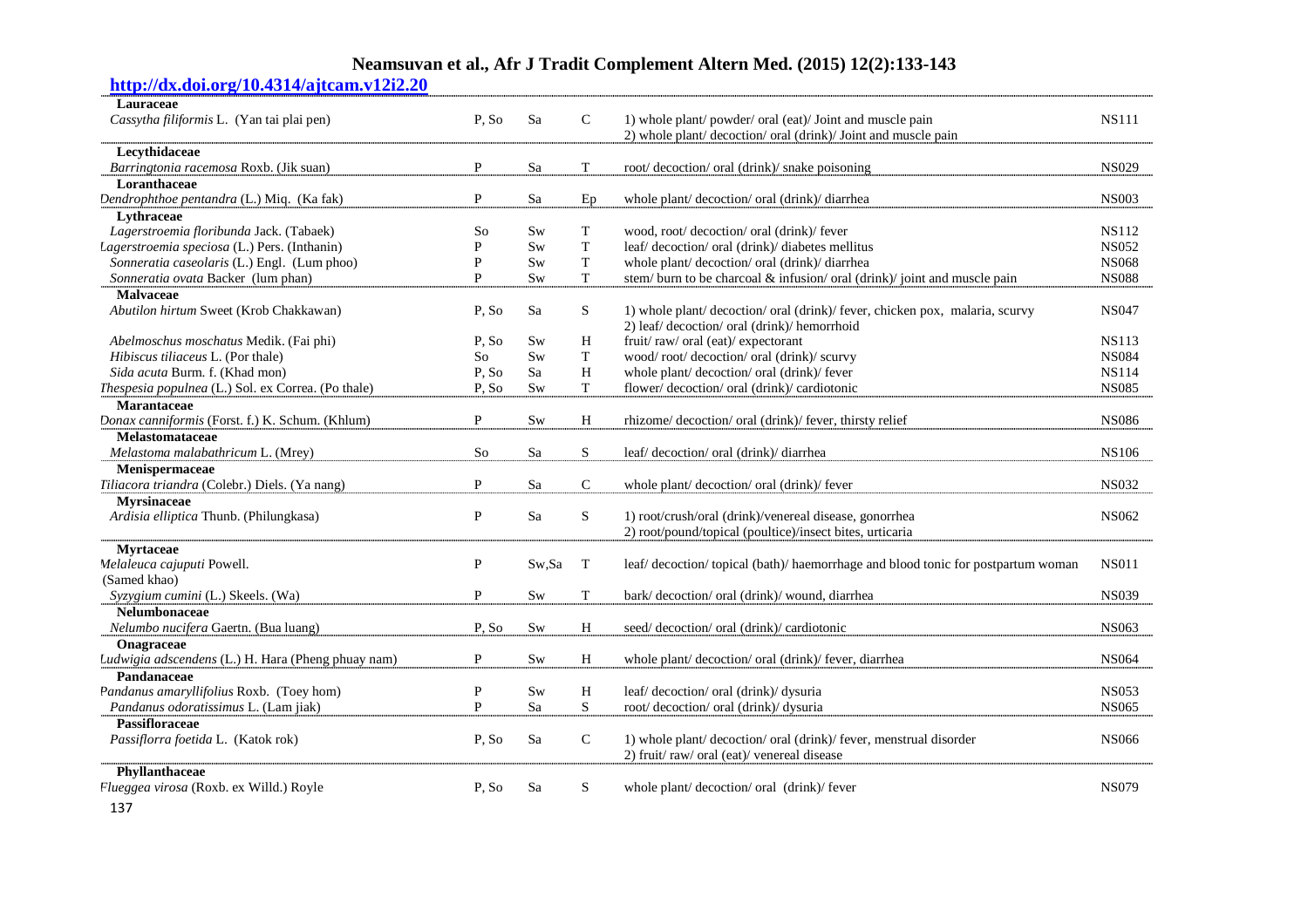## **http://dx.doi.org/10.4314/ajtcam.v12i2.20**

|       | Sa        | Η            | whole plant/decoction/oral (drink)/diabetes mellitus, hypertension     | <b>NS080</b>                                                                                                                                                                                          |
|-------|-----------|--------------|------------------------------------------------------------------------|-------------------------------------------------------------------------------------------------------------------------------------------------------------------------------------------------------|
|       | Sa        | H            | whole plant/ decoction/ oral (drink)/ fever                            | <b>NS100</b>                                                                                                                                                                                          |
| P     | Sa        | H            | fruit/raw/oral (eat)/body tonic                                        | <b>NS109</b>                                                                                                                                                                                          |
|       |           |              |                                                                        |                                                                                                                                                                                                       |
| P, So | Sa        | H            | whole plant/ decoction/ oral (drink)/ fever                            | <b>NS024</b>                                                                                                                                                                                          |
| So    | <b>Sw</b> | H            | rhizome/ decoction/ oral (drink)/ fever                                | <b>NS117</b>                                                                                                                                                                                          |
|       |           |              |                                                                        |                                                                                                                                                                                                       |
| P. So | Sw        | H            | whole plant/powder/oral (eat)/carminative                              | <b>NS067</b>                                                                                                                                                                                          |
|       |           |              |                                                                        |                                                                                                                                                                                                       |
| P, So | <b>Sw</b> | S            | rhizome/ decoction/ oral (drink)/ Joint and muscle pain in post partum | <b>NS009</b>                                                                                                                                                                                          |
|       |           |              |                                                                        |                                                                                                                                                                                                       |
| So    | Sa        | S            | root, stem/decoction/oral (drink)/dysuria/fever                        | <b>NS119</b>                                                                                                                                                                                          |
|       |           |              |                                                                        |                                                                                                                                                                                                       |
| P     | <b>Sw</b> | T            | leaf/decoction/oral (drink)/diabetes mellitus/hypertension             | <b>NS042</b>                                                                                                                                                                                          |
| P     | Sa        | H            | whole plant/ decoction/ oral (drink)/ fever                            | <b>NS087</b>                                                                                                                                                                                          |
| So    | Sa        | $\mathsf{C}$ | whole plant/decoction/oral (drink)/carminative constipation            | <b>NS120</b>                                                                                                                                                                                          |
|       |           |              |                                                                        |                                                                                                                                                                                                       |
| P     | Sa        | S            | leaf/pound/topical (poultice)/scald burns                              | <b>NS041</b>                                                                                                                                                                                          |
|       |           |              |                                                                        |                                                                                                                                                                                                       |
| P. So | Sa        | $\mathsf{C}$ | whole plant/decoction/oral (drink)/fever, heart disease                | <b>NS026</b>                                                                                                                                                                                          |
|       |           |              |                                                                        |                                                                                                                                                                                                       |
| P     | Sa        | H            | whole plant/decoction/oral (drink)/diabetes mellitus, hypertension     | <b>NS034</b>                                                                                                                                                                                          |
|       |           |              |                                                                        |                                                                                                                                                                                                       |
| So    | Sa        | H            | stem/decoction/oral (drink)/Joint and muscle pain                      | <b>NS121</b>                                                                                                                                                                                          |
|       |           |              |                                                                        |                                                                                                                                                                                                       |
| So    | Sa        | H            |                                                                        | <b>NS122</b>                                                                                                                                                                                          |
| P     | Sa        | H            |                                                                        | <b>NS054</b>                                                                                                                                                                                          |
|       |           |              |                                                                        |                                                                                                                                                                                                       |
| P. So | Sw,Sa     | C            |                                                                        | <b>NS069</b>                                                                                                                                                                                          |
|       |           |              | 2) fruit/ decoction/ oral (drink)/ blood tonic, expectorant            |                                                                                                                                                                                                       |
|       |           |              |                                                                        | whole plant/pound/topical (poultice)/fever<br>whole plant/decoction/oral (drink)/fever, dysuria, inflammation, gonorrhea<br>1) whole plant/decoction/oral (drink)/prickly heat, joint and muscle pain |

<sup>1</sup>Area: Pn= Phatthalung province, So = Songkhla province <sup>2</sup>Habitat: Sa = Sandy forest, Sw = Swamp forest <sup>3</sup>Habit: C = Climber, H = Herb, S = Shrub, T = tree, Ep = Epiphyte  ${}^{4}CN =$  Collector number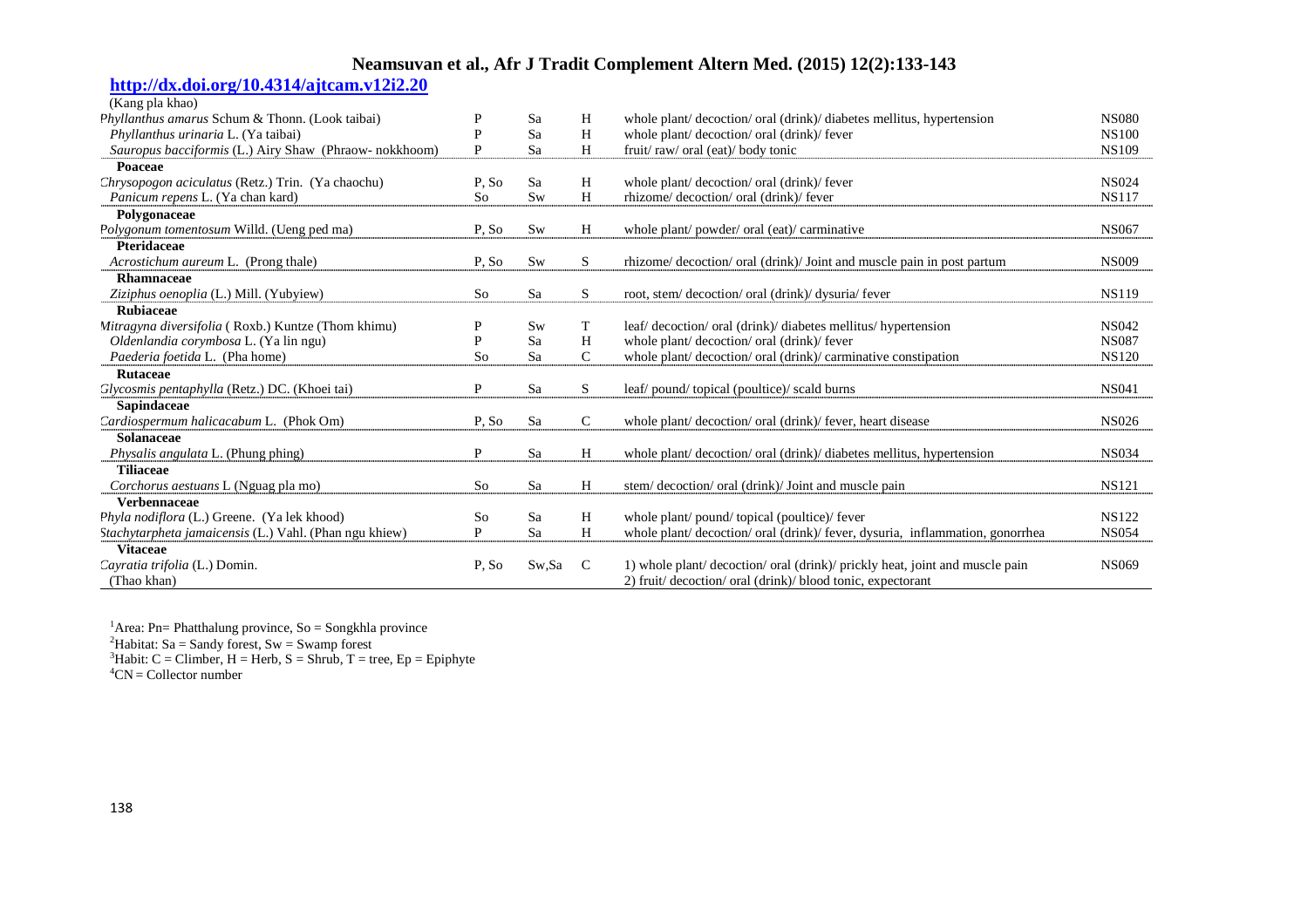conforms to species diversity of these habits found in adjacent area, Thale Noi wetland (Bunpapong, 2000). In addition, herbs were frequently used probably due to their simplicity of harvesting.

#### **Ailments treated**

All 95 medicinal plants were grouped into 26 categories based on ailments treated. Fever was the largest group with 37 species (24.03%), followed by joint and muscle pain with 15 species (9.74%) as well as skin diseases with 14 species (9.09%) (Table 2).

Fever, also known as pyrexia, is one of the common medical signs with high body temperature, fatigue, and headache. Based on the interviews, the examples of medicinal plants are capable of reducing those symptoms including *Alternanthera bettzickiana* (Regel) Nichols., *Pluchea indica* (L.) Less., and *Crateva magna* (Lour.) DC. Traditionally, it is believed that medicinal plants for fever are bitter, cool and tasteless (Bureau of Sanatorium and Art of Healing, 1998). The plants used by local healers conform to those from Thai medicinal theory.

Joint and muscle pain is a group of symptoms could be found in all ages. It is caused by wrong movement or physical signs of some diseases such as knee pain, muscle pain from fever or paralysis. In Thai medicinal theory, it is caused by muscle and tendon contraction which badly effect to blood circulation (Bureau of Sanatorium and Art of Healing, 1998). The medicinal plants to get rid of those symptoms namely, *Croton caudatus* Geiseler., *Sennatora* (L.) Roxb. and *Derris scandens* Benth are used.

In folk medicine of Thailand, there is doctrine of signature that climber plants tend to be drugs for joint and muscle pain. This result is concordant to that belief. *Derris scandens* Benth.*, Tetracera loureiri* (Finet et Gagnep.) Pierre ex Craib and *Lablab purpureus* (L.) Sweet are climbers and are used for healing the symptoms.

| <b>Table 2:</b> Ailments treated by medicinal plants |                                             |            |  |  |
|------------------------------------------------------|---------------------------------------------|------------|--|--|
| Diseases/symptoms                                    | <b>Frequency (species)</b>                  | Percentage |  |  |
| Fever                                                | 37                                          | 24.30      |  |  |
| Joint and muscle pain                                | 15                                          | 9.74       |  |  |
| Skin diseases                                        | 14                                          | 9.09       |  |  |
| <b>Blood</b> circulation                             | 10                                          | 6.49       |  |  |
| <b>Bloating</b>                                      | 7                                           | 4.55       |  |  |
| Constipation                                         | 7                                           | 4.55       |  |  |
| Diabetes mellitus                                    | $\overline{7}$                              | 4.55       |  |  |
| Urinary system                                       | 7                                           | 4.55       |  |  |
| Diarrhea                                             | 6                                           | 3.90       |  |  |
| Hypertension                                         | 5                                           | 3.25       |  |  |
| Headache & Dizziness                                 | 5                                           | 3.25       |  |  |
| Respiratory                                          | 5                                           | 3.25       |  |  |
| Thirsty relief                                       | 4                                           | 2.60       |  |  |
| Hemorrhoids                                          | 4                                           | 2.60       |  |  |
| Snake & insect poison                                | 3                                           | 1.95       |  |  |
| Body tonic                                           | 3                                           | 1.95       |  |  |
| Gonorrhea                                            |                                             | 1.30       |  |  |
| Venereal disease                                     | $\begin{bmatrix} 2 \\ 2 \\ 2 \end{bmatrix}$ | 1.30       |  |  |
| Malaria                                              |                                             | 1.30       |  |  |
| Parasites                                            | $\overline{c}$                              | 1.30       |  |  |
| Scurvy                                               | $\overline{c}$                              | 1.30       |  |  |
| Chicken pox                                          | $\mathbf{1}$                                | 0.65       |  |  |
| Gastritis                                            | 1                                           | 0.65       |  |  |
| Eye problems                                         | 1                                           | 0.65       |  |  |
| Lactogogue                                           | 1                                           | 0.65       |  |  |
| Bored milk in child                                  | 1                                           | 0.65       |  |  |

**Table 3:** Plant part used

| <b>Plant part</b> | <b>Frequency</b> | <b>Percentage</b> |
|-------------------|------------------|-------------------|
|                   | (species)        |                   |
| Whole plant       | 44               | 36.97             |
| Leaves            | 22               | 18.49             |
| Root/rhizome      | 19               | 15.97             |
| <b>Fruits</b>     | 9                | 7.56              |
| <b>Stem</b>       | 8                | 6.72              |
| Wood/heart wood   | 6                | 5.04              |
| <b>Flowers</b>    | 4                | 3.36              |
| <b>Bark</b>       | 3                | 2.52              |
| Seed              | 3                | 2.52              |
| Latex             |                  | 0.84              |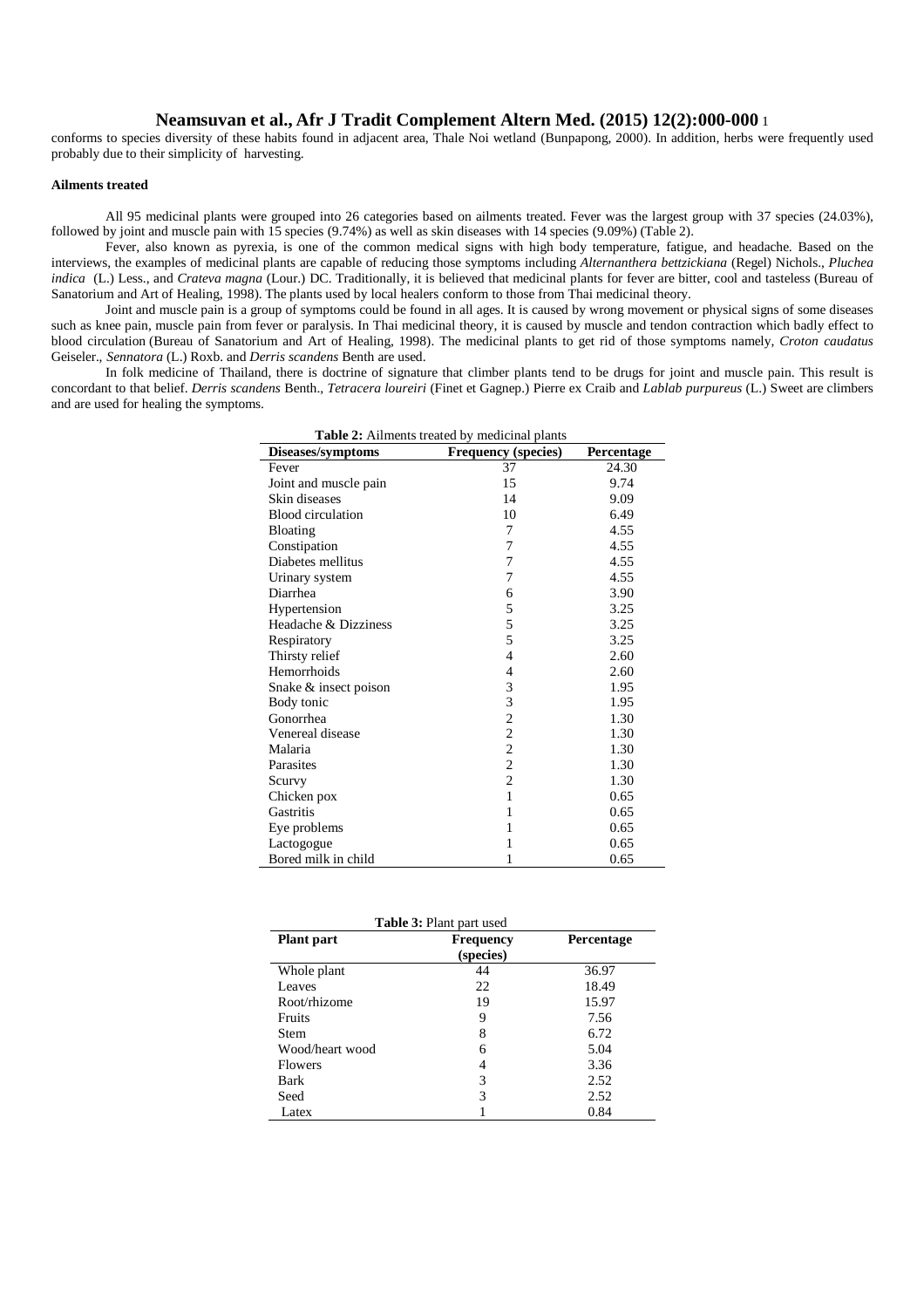# **Neamsuvan et al., Afr J Tradit Complement Altern Med. (2015) 12(2):133-143 http://dx.doi.org/10.4314/ajtcam.v12i2.20**

| <b>Table 4:</b> Method of herbal preparation |                               |                   |  |  |
|----------------------------------------------|-------------------------------|-------------------|--|--|
| Method                                       | <b>Frequency</b><br>(species) | <b>Percentage</b> |  |  |
| Decoction                                    | 78                            | 77.23             |  |  |
| Pound                                        | 10                            | 9.90              |  |  |
| Powder                                       |                               | 4.95              |  |  |
| Raw                                          | 4                             | 3.96              |  |  |
| Crush                                        | 2                             | 1.98              |  |  |
| Burn                                         |                               | 0.99              |  |  |
| Soak                                         |                               | 0.99              |  |  |

| Table 5: Biological activities reported          |                                            |                                                                     |  |  |  |
|--------------------------------------------------|--------------------------------------------|---------------------------------------------------------------------|--|--|--|
| <b>Traditional uses</b><br><b>Botanical name</b> |                                            | <b>Pharmacological activities (Reference)</b>                       |  |  |  |
|                                                  | (plant part/disease)                       |                                                                     |  |  |  |
| Abutilon indicum L.                              | Leaves/hemorrhoids.                        | Anti-inflammatory activity (Ponnudurai et al., 2011)                |  |  |  |
| Ageratum conyzoides L.                           | Leaves/Wound                               | Anti-inflammatory and antibacterial activities (Amadi et al., 2012) |  |  |  |
| Ardisia elliptica Thunb.                         | Root/ Gonorrhea                            | Antimicrobial activity (Phadungkit and Luanratana, 2006)            |  |  |  |
| Cardiospermum halicacabum L.                     | Whole plant/Fever                          | Antipyretic activity (Asha and Pushpangadan, 1999)                  |  |  |  |
| Clerodendrum inerme (L.) Gaertn.                 | Whole plant/Fever<br>Leaves/ Skin diseases | Antifungal activity (Anitha and Kannan, 2005)                       |  |  |  |
| Coccinia grandis (L.) Voigt.                     | Whole plant/Fever                          | Antioxidant activity (Umamaheswari and Chatterjee, 2008)            |  |  |  |
| Crateva magna (Lour.) DC.                        | Leaves/Fever                               | Antipyretic activity (Chidambaram et al., 2011)                     |  |  |  |
| Derris scandens Benth.                           | Climbing stem/Tendon tonic                 | Anti-inflammation activity (Ganapaty et al., 2006)                  |  |  |  |
| Eclipta prostrata L.                             | Whole plant/Restorative                    | antioxidant activities (Karthikumar et al., 2007)                   |  |  |  |
| Elephantopus scaber L.                           | Whole plant/joint and muscle<br>pain       | Analgesic and anti-inflammatory activities (Ruppelt et al., 1991)   |  |  |  |
| Flueggea virosa (Roxb. ex Willd.)<br>Royle       | Whole plant/Fever                          | Antipyretic activity (Ezeonwumelu et al., 2012)                     |  |  |  |
| Hibiscus tiliaceus L.                            | Wood, Root/ Scurvy                         | Anticiceptive, anti-inflammatory activities (Kumar et al., 2009)    |  |  |  |
| Lagerstroemia speciosa (L.) Pers.                | Leaves/Diabetes mellitus                   | Hypoglycemic (Tanquilut et al., 2009)                               |  |  |  |
| Ludwigia adscendens (L.) H. Hara                 | Whole plant/Fever                          | Antibacterial (Ahmed et al., 2005)                                  |  |  |  |
| Melastoma malabathricum L.                       | Leaves/Diarrhea                            | Antidiarrhoeal activity (Sunilson et al., 2009)                     |  |  |  |
| Mitragyna rotundifolia (Roxb.) Kuntze.           | Leaves/Diabetes mellitus                   | Antioxidant activity (Kang et al., 2010)                            |  |  |  |
| Momordica charantia L.                           | Whole plant/Diabetes mellitus              | Anti-diabetic activity (Raman and Lau, 1996)                        |  |  |  |
| Nelumbo nucifera Gaertn.                         | Seed/Cardiotonic                           | Antioxidant activity (Huang et al., 2010)                           |  |  |  |
| Ocimum basilicum L.                              | Whole plant/Fever                          | Antibacterial activity (Patil et al., 2011)                         |  |  |  |
| Oldenlandia corymbosa L.                         | Whole plant/Fever                          | Anti-malarial activity (Mishra et al., 2009)                        |  |  |  |
| Paederia foetida L.                              | Leaves/ Laxative                           | Anti-diarrhoeal activity (Afroz et al., 2006)                       |  |  |  |
| Pandanus odoratissimus L.                        | Root/Dysuria                               | Anti-inflammatory (Londonkar et al., 2010)                          |  |  |  |
| Passiflorra foetida L.                           | Whole plant/Fever                          | Antibacterial activity (Mohanasundari et al., 2007)                 |  |  |  |
| Phyllanthus amarus Schum & Thonn.                | Whole plant/Diabetes mellitus              | Antidiabetic activity (Shetti et al., 2012)                         |  |  |  |
| Phyllanthus urinaria L.                          | Whole plant/Fever                          | Antimalarial and antipyretic activity (Hout et al., 2006)           |  |  |  |
| Pluchea indica (L.) Less.                        | Whole plant/Hemorrhoids                    | Anti-inflammatory activity (Sen and Nag Chaudhuri , 1991)           |  |  |  |
| Quisqualis indica L.                             | Leaves/Fever                               | Antipyretic activity (Singh et al., 2010)                           |  |  |  |
| Sauropus bacciformis (L.) Airy Shaw              | Fruit/Restorative                          | Antioxidant activity (Alphonse et al., 2012)                        |  |  |  |
| Senna alata (L.) Roxb.                           | Root, Leaves/Laxative                      | Laxative (Elujoba et al., 1989)                                     |  |  |  |
| Senna occidentalis L.                            | Root/Fever                                 | Antimicrobial activity (Arya et al., 2010)                          |  |  |  |
| Senna siamea (Lam.) Irwin & Barneby.             | Leaves/Laxative                            | Laxative (Sakulpanich and Gritsanapan, 2009)                        |  |  |  |
| Senna tora (L.) Roxb.                            | Whole plant/Fever                          | Antimicrobial activity (Chukeatirote et al., 2007)                  |  |  |  |
| Sida acuta Burm. f.                              | Whole plant/Fever                          | Antibacterial activity (Karou et al., 2005)                         |  |  |  |
| Sonneratia caseolaris L.                         | Bark/Diarrhea                              | Antidiarrhoeal activity (Ahmed et al., 2007)                        |  |  |  |
| Stachytarpheta jamaicensis (L.) Vahl.            | Whole plant/Fever, gonorrhea               | Antimicrobial activity (Idu et al., 2007)                           |  |  |  |
| Stenochlaena palustris (Burm. f) Bedd.           | Whole plant/Fever                          | Antipyretics (Suhartono and Suhartono, 2010)                        |  |  |  |
| Synedrella nodiflora (L.) Gaertn.                | Whole plant/Wound                          | Anti-inflammatory (Abad et al., 1996)                               |  |  |  |
| Thespesia populnea (L.) Sol. ex Correa.          | Flower/Cardiotonic                         | Antilipidperoxidative activity (Dhanarasu et al., 2010)             |  |  |  |
| Tiliacora triandra (Colebr.) Diels.              | Whole plant/ Fever                         | Antimalarial activity (Saiin and Markmee, 2003)                     |  |  |  |

### **Methods of preparation**

140 Nine herbal preparations were investigated from this study (Table 4). The most three methods of preparation were decoction with 78 species (72.23%), followed by pound with 10 species (9.90%) and powder with 5 species (4.95%). Some medicinal plants can be prepared with various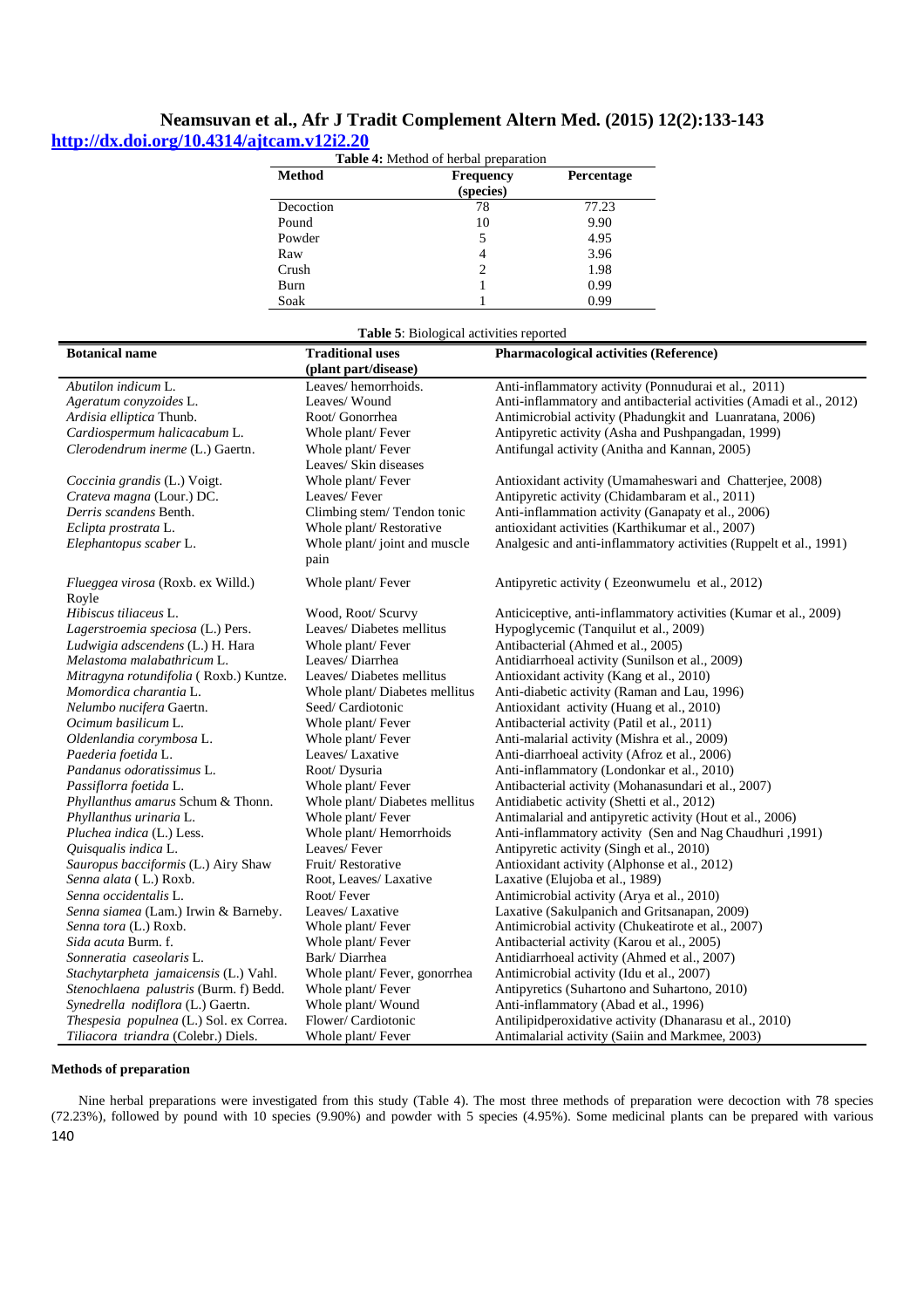# **http://dx.doi.org/10.4314/ajtcam.v12i2.20**

methods. For example, climbing stem of *Derris scandens* Benth. is prepared by decoction or powder for joint and muscle pain whereas its whole plant is prepared by decoction or powder for fever.

Traditionally, decoction is more preferred than other preparation methods because it is believed that active ingredients could be extracted well. Decoction is made by boiling crude drugs until solution decreased to be a third of original volume.

#### **Route of administration**

There were three routes of administration including oral with 82 species (82%), topical with 17 species (17%), and inhalation with 1 species (1%). In oral route, there were two used methods including drinking and eating according to type of drug. However, drinking of decoction was mostly preferred. Notably, some plants can be administered by more than one route depending on treated disease. For example, *Vernonia elliptica* DC. is administered orally for parasites and toxin treating, while it is administered topically for fever in child. *Rauwenhoffia siamensis* (Scheff) Ban. is administered orally for paralysis, while it is administered topically by applying in the mouth for craving milk in child. **Table 6**: Comparison to PROSEA

| <b>Scientific name</b>                | Part/Local use                 | <b>PROSEA</b>                                     |
|---------------------------------------|--------------------------------|---------------------------------------------------|
| Cardiospermum halicacabum L.          | Whole plant/ Fever             | Antipyretic (South-East Asia)                     |
| Cassia alata (L.) Roxb.               | Root, Young leaves / Laxative  | Purgative (India)                                 |
| Clerodendruminerme (L.) Gaertn.       | Leaves/Skin disease            | Skin diseases and febrifuge<br>(Thailand)         |
| Crateva magna (Lour.) DC.             | Wood / Calcul                  | Urolithiasis(India)                               |
| Croton caudatus Geiseler.             | Root, Stem/Tendon tonic        | Sprains healing (India)                           |
| Derris scandens Benth.                | Whole plant /Fever             | Common cold and backache<br>(Thailand)            |
| Derris trifoliate Lour.               | Whole plant/Laxative           | Laxative (Thailand)                               |
| Eclipta prostrata L.                  | Whole plant/Restorative        | Tonic (Vietnam)                                   |
| Euphorbia heterophylla L.             | Leaves/Laxative                | Laxative (South-East Asia)                        |
| Euphorbia hirta L.                    | Leaves/ Eye disease            | Conjunctivitis, ulcerated cornea<br>(Thailand)    |
| Excoecaria agallocha L.               | Latex/Laxative                 | Purgative (New Guinea)                            |
| Heliotropium indicum L.               | Whole plant/ Wound             | Anti-inflammatory (Thailand)                      |
| Ludwigia adscendens (L.) H.Hara       | Whole plant/Fever/Dysentery    | Dysentery, Fever (Malaysia,<br>China, Indo-China) |
| Melastoma malabathricum L.            | Leaves/Dysentery               | Dysentery (Java, Fiji)                            |
| Ocimum basilicum L.                   | Whole plant/Fever              | Fever, malaria (Vietnam)                          |
| Ildenlandia corymbosa L.              | Whole plant/Fever              | Fever (India)                                     |
| Phyllanthus urinaria L.               | Whole plant/Fever              | Malaria (Cambodia)                                |
| Pluchea indica (L.) Less.             | Whole plant / Fever            | Febrifuge (Malesia, Indo-China,<br>India)         |
| Quisqualis indica L.                  | Leaves/Fever<br>Seed/Parasites | Skin diseases, fever (China)                      |
| Stachytarpheta jamaicensis (L.) Vahl. | Whole plant/ Fever, Gonorrhoea | Gonorrhoea (Java), Febrifuge<br>(Indo-China)      |

### **Plant parts used**

A total of 10 plant parts were used by folk healers for treating diseases (Table 3). Among them, the whole plant was mostly utilized with 44 species (36. 79%), followed by leaves with 22 species (18.49%), and root or rhizome with 19 species (15.97%). Although underground parts were commonly used, local healers recommended using stems instead of underground part to prevent the plant from extinction.

The results revealed that several plants can be utilized with more than one part either for healing one or different diseases. For example, both roots and leaves of *Senna alata* (L.) Roxb. can be used for constipation healing. Leaves of *Quisqualis indica* L. are used for fever whereas its seeds are used for parasite treatment. According to Thai Medicine, healing property of materia medica is based on drug taste. If different plant parts in one plant have different tastes, each part can be used for curing different diseases. Concordantly, whole plant can be used for curing one disease because it has one taste throughout the parts.

## **Discussion**

### **Comparison to related studies**

This study was compared to a survey of adjacent areas in mangrove and beach forests from Sating Phra Peninsula, Songkhla province, Thailand (Neamsuvan et al., 2012). It was found that 13 medicinal species are similar used. For example, *Alternanthera sessilis* (L.) R. Br. ex DC. is used to treat fever, and *Pluchea indica* (L.) Less is used to treat hemorrhoids. In addition, it was compared to the study from lower part of Southern Thailand (Upho, 2005). It was found that 11 herbal species are consistently used. For example, *Ageratum conyzoides* L. is used to treat wound and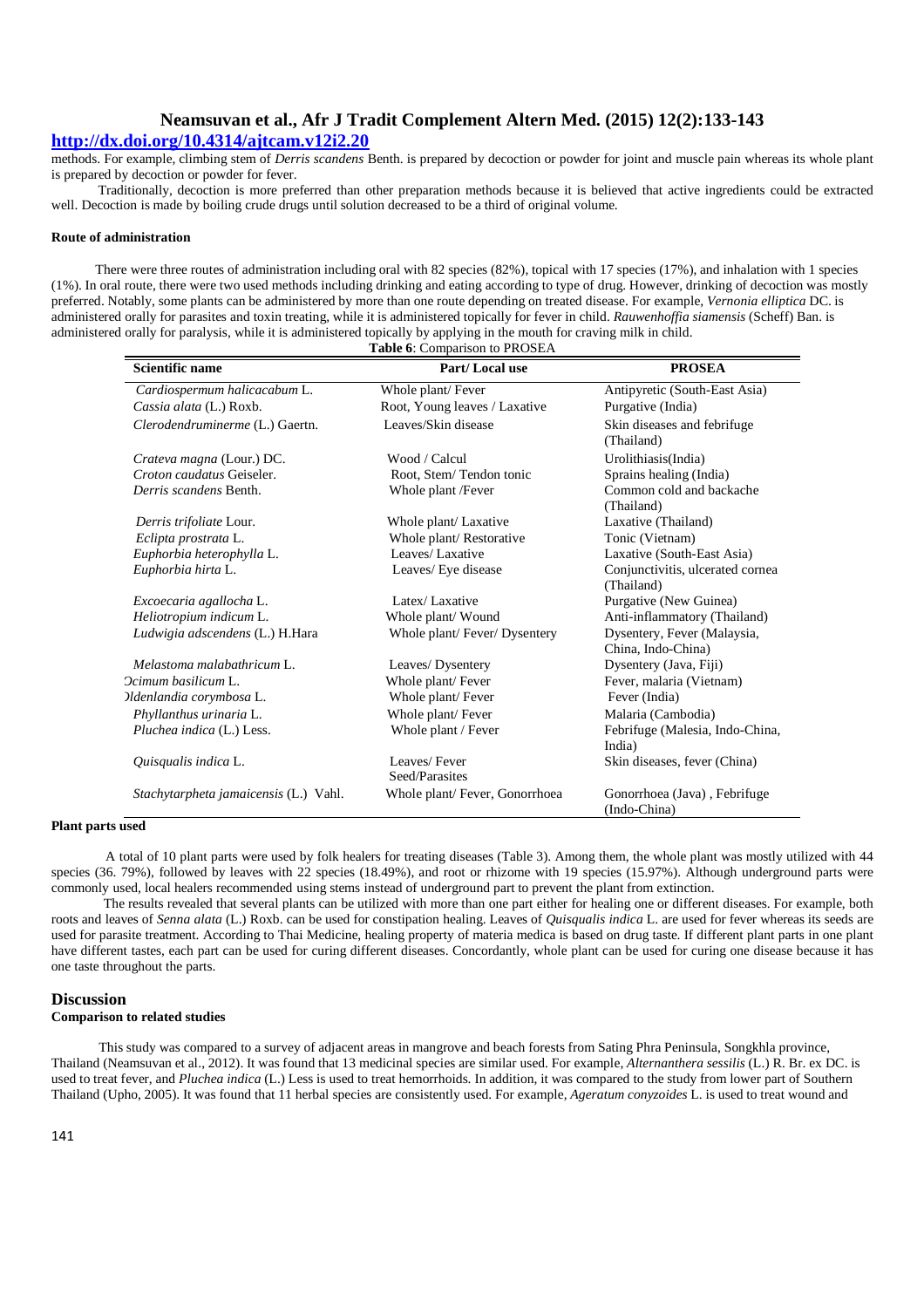### **http://dx.doi.org/10.4314/ajtcam.v12i2.20**

*Phyllanthus amarus* Schum & Thonn. is used to treat fever, diabetes as well as high blood pressure. The similar uses between related studies show reliable uses of plants.

### **Medicinal plants for the first report**

There are 6 herbal species that had never been reported for their folk use before. They are included whole plant of *Indigofera tinctoria* L. for itching skin; roots of *Gomphrena celosioides* Mart. for blood circulation in postpartum women; whole plant of *Ipomoea sagittifolia* Burm.f. for gastric ulcer and abscess; *Stenochlaena palustris* (Burm. f) Bedd. for fever; charcoal of *Sonneratia ovata* Backer for aches of bone and leaves of *Scolopia macrophylla* (Wight & Arn.) Clos. for muscle pain. These plants should be further studied in biological activities to confirm local utilization.

#### **Biological activities**

From literature reviews, 39 herbal species have their folk properties consistent to biological activities (Table 5). For example, *Momordica charantia* L. is locally used to treat diabetic and its biological activity for Anti-diabetic (Raman and Lau, 1996). *Tiliacora triandra* (Colebr.) Diels. is locally used for fever and its biological activity for anti-malaria (Saiin and Markmee, 2003). These consistent biological activities assist to confirm the healers' folk knowledge and get widely accepted from patients.

#### **Comparison to PROSEA (PROSEA Foundation, 2006)**

PROSEA (Plant Resources of South-East Asia) is Cooperation among Southeast Asian countries to collect information on plant resources for both academic research and industrial applications. Therefore, PROSEA is a project that promotes the sustainable use of plant resources. From comparison, it was found that 20 species corresponds to PROSEA (Table 6). For example, *Cardiospermum halicacabum* L., *Cassia alata* (L.) Roxb. and *Melastoma malabathricum* L. are used to treat fever, constipation and diarrhea, respectively. Comparison to PROSEA supports that the southern Thai utilization is reliable data and also suggests that some kinds of uses are transferred outside Thailand.

### **Interesting plants for promoting**

Lumpeng (*Stenochlaena palustris* (Burm. f) Bedd.), the plant grows sparsely along swamp forest it is medicinal plant for antipyretic. In addition, it can be taken as vegetables in various traditional dishes belonging to southern Thailand. However, it is not widely used and the natural abundant is inadequate. Therefore, this species should be promoted for cultivation and consumption both inside and outsite the study area.

#### **Conclusion**

This study provides the folk knowledge of herbal utilization from upper Songkhla Lake. The data collected show that most of medicinal plants are used for antipyretic. Several plants have never been previously studied for their biological activities. Therefore, it is interesting to focus on these activities to confirm folk utilization of local healers. The treasure of knowledge is retained only by folk healers and medicinal plants are destroyed by human activities nowadays. Therefore, this compilation of medicinal plants will promote their practical use and be the data evidence for further conservation of the plants.

### **Acknowledgements**

The authors are grateful to Prince of Songkla University (The grant contract No. TTM530149S)., Research and Development office and Faculty of Traditional Thai Medicine, Prince of Songkla University for financial support to this study.

#### **References**

- 1. Abad, M.J., Bermejo, P., Carretero, E., Martínez-Acitores, C., Noguera, B. and Villar, A. (1996). Antiinflammatory activity of some medicinal plant extracts from Venezuela. J. Ethnopharmacol., 55(1): 63-68.
- 2. Afroz, S., Alamgir, M., Khan, M.T.H., Jabbar, S., Nahar, N. and Choudhuri, M.S.K. (2006). Antidiarrhoeal activity of the ethanol extract of *Paederia foetida* Linn. (Rubiaceae). J. Ethnopharmacol., 105(1-2): 125-130.
- 3. Ahmed, F., Selim, M.S., and Shilpi, J.A. (2005). Antibacterial activity of Ludwigia adscendens. Fitoterapia, 76(5): 473-475.
- 4. Ahmed, F., Shahid, I.Z. and Sadhu, S.K. (2007). Antinociceptic and antidiarrhoeal activities of Sonneratia caseolaris. Orient. Pharm. Exp. Med., 7(3): 274-279.<br>4. Alphonse, A.J., Uthayakumari, F. and Mohan, V.R. (2012).
- 5. Alphonse, A.J., Uthayakumari, F. and Mohan, V.R. (2012). In vitro antioxidant activity of Sauropus bacciformis Blume (Euphorbiaceae). Int. Res. J. Pharm., 3(9): 256-259.<br>6. Amadi, B.A., Duru, M.K.C. and Agomuo, E.N. (20
- 6. Amadi, B.A., Duru, M.K.C. and Agomuo, E.N. (2012). Chemical profiles of leaf, stem, root and flower of *Ageratum conyzoides*. Asian J. Pl. Sci. Res., 2(4): 428-432.
- 7. Anderson, E.F. (1993). Plants and People of the Golden Triangle: Ethnobotany of The Hill Tribes of Northern Thailand. Silkworm Books, Chiang Mai, pp. 1-279.<br>8. Anitha R. and Kannan, P. (2005). Antifungal Activity of *Cl*
- 8. Anitha, R, and Kannan , P. (2005). Antifungal Activity of *Clerodendrum inerme* (L) and *Clerodendrum phlomidis* (L). Turk. J. Biol., 30: 139-142.
- 9. Arya, V., Yadav, S., Kumar, S. and Yadav, J.P. (2010). Antimicrobial Activity of Cassia occidentalis L (Leaf) against various Human Pathogenic Microbes. Life. Sci. Med. Res., 2010: 1- 11.
- 10. Asha, V.V. and Pushpangadan, P. (1999). Antipyretic activity of *Cardiospermum halicacabum*. Indian J. Exp. Biol., 37(4): 411-414.
- 11. Bureau of Sanatorium and Art of Healing. (1998).Textbook of Thai Traditional Medicine. Office of permanent secretary, Ministry of Public Health, Nonthaburi, pp. 144. (In Thai)
- 12. Chayamarit, K. (1997). Classification of plants. Diamond Printing, Bangkok, pp. 12-14. (In Thai)<br>13. Chidambaram, K., Albert, J., Karpagam, K., Sivasubramanian, and Noohu. (2011). Antipyretic activity of Crateva magna 2(4): 856-859.
- 14. Chukeatirote, E., Hanpattanakit, P., Kaprom, A. and Tovaranonte, J. (2007). Antimicrobial Activity of *Senna spectabilis* and *S. tora*. J. Pl. Sci*.*, 2(1): 123-126.
- 15. Clayton, W.D. and Renvoize, S.A. (1986). Genera Graminum: Grass of the World. Her Majesty's Stationery Offoce, London, pp. 1.